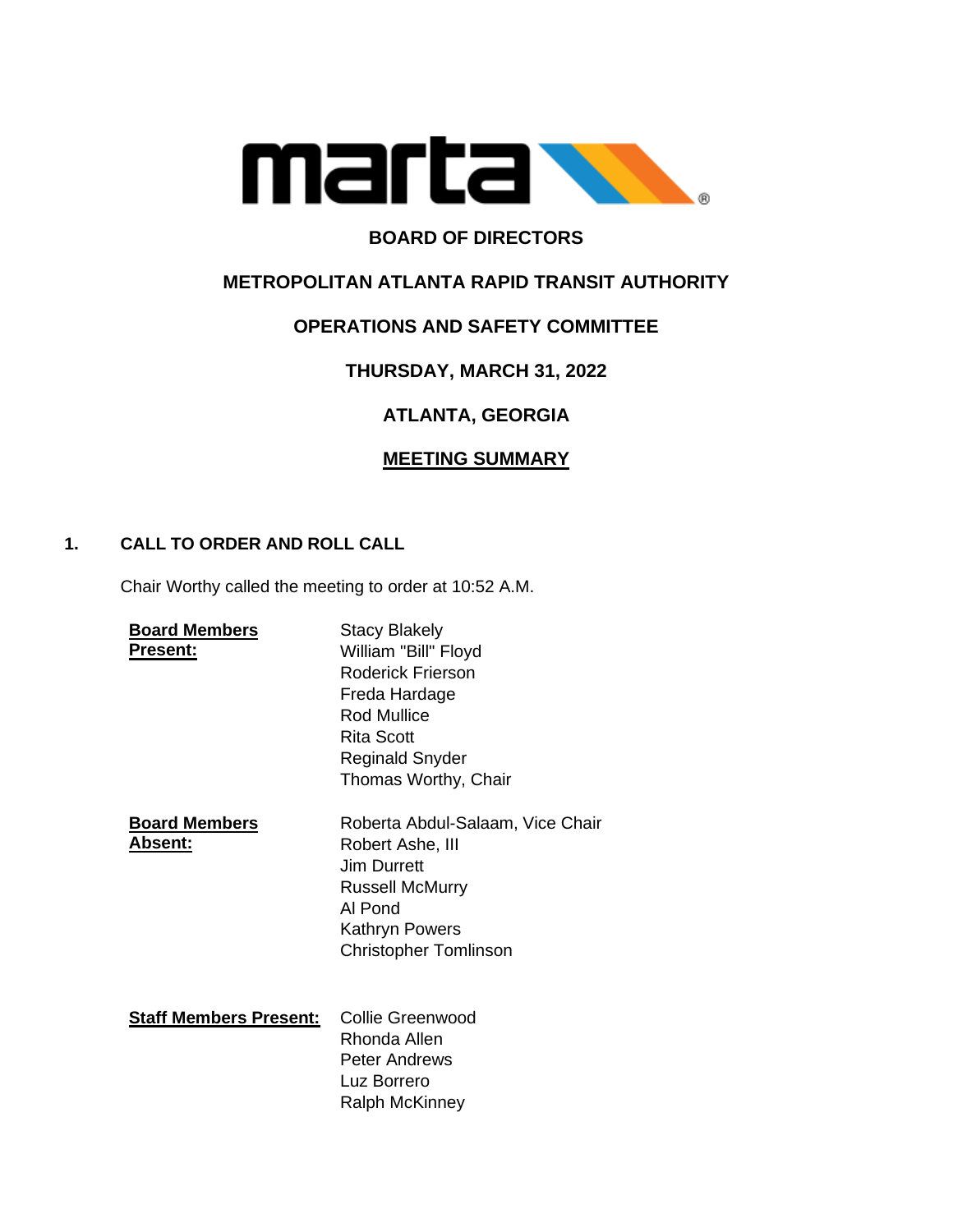Manjeet Ranu Kevin Hurley George Wright

### **Also in Attendance:** Justice Leah Ward Sears Charles Chafin Leslie Hubble Douglas Miller Anthony Morrow

#### **2. APPROVAL OF THE MINUTES**

#### **Minutes from February 24, 2022 Operations and Planning Committee**

Approval of Minutes from February 24, 2022 Operations and Planning Committee. On a motion by Board Member Mullice, seconded by Board Member Frierson, the motion passed by a vote of 7 to 0 with 7 members present.

#### **3. RESOLUTIONS**

#### **Resolution Authorizing the Award of a Sole Source Contract for CQ12 Door Parts Systems, RFP P49800**

Approval of the Resolution Authorizing the Award of a Sole Source Contract for CQ12 Door Parts Systems, RFP P49800. On a motion by Board Member Mullice, seconded by Board Member Snyder, the resolution passed by a vote of 8 to 0 with 8 members present.

#### **Resolution Authorizing Award of a Contract for the Procurement of Diesel Tow Tractors, IFB B47885**

Approval of the Resolution Authorizing the Award of a Contract for the Procurement of Diesel Tow Tractors, IFB B47885. On a motion by Board Member Mullice, seconded by Board Member Snyder, the resolution passed by a vote of 8 to 0 with 8 members present.

#### **Resolution Authorizing the Solicitation of Proposals for the Procurement of MARTA Buses, RFP P50104**

Approval of the Resolution Authorizing the Solicitation of Proposals for the procurement of MARTA Buses, RFP P50104. On a motion by Board Member Blakley, seconded by Board Member Hardage, the resolution passed by a vote of 8 to 0 with 8 members present.

#### **Resolution Authorizing a Modification in Contractual Authorization for Vehicle Towing Services, IFB B39301A**

Approval of the Resolution Authorizing a Modification in Contractual Authorization for Vehicle Towing Services, IFB B39301A. On a motion by Board Member Mullice, seconded by Board Member Snyder, the resolution passed by a vote of 8 to 0 with 8 members present.

#### **Resolution Authorizing a Modification in Contractual Authorization for Safety, Health, and Industrial Hygiene Consulting Services, AE24109**

Approval of the Resolution Authorizing a Modification in Contractual Authorization for Safety, Health, and Industrial Hygiene Consulting Services. On a motion by Board Member Hardage, seconded by Board Member Snyder, the resolution passed by a vote of 8 to 0 with 8 members present.